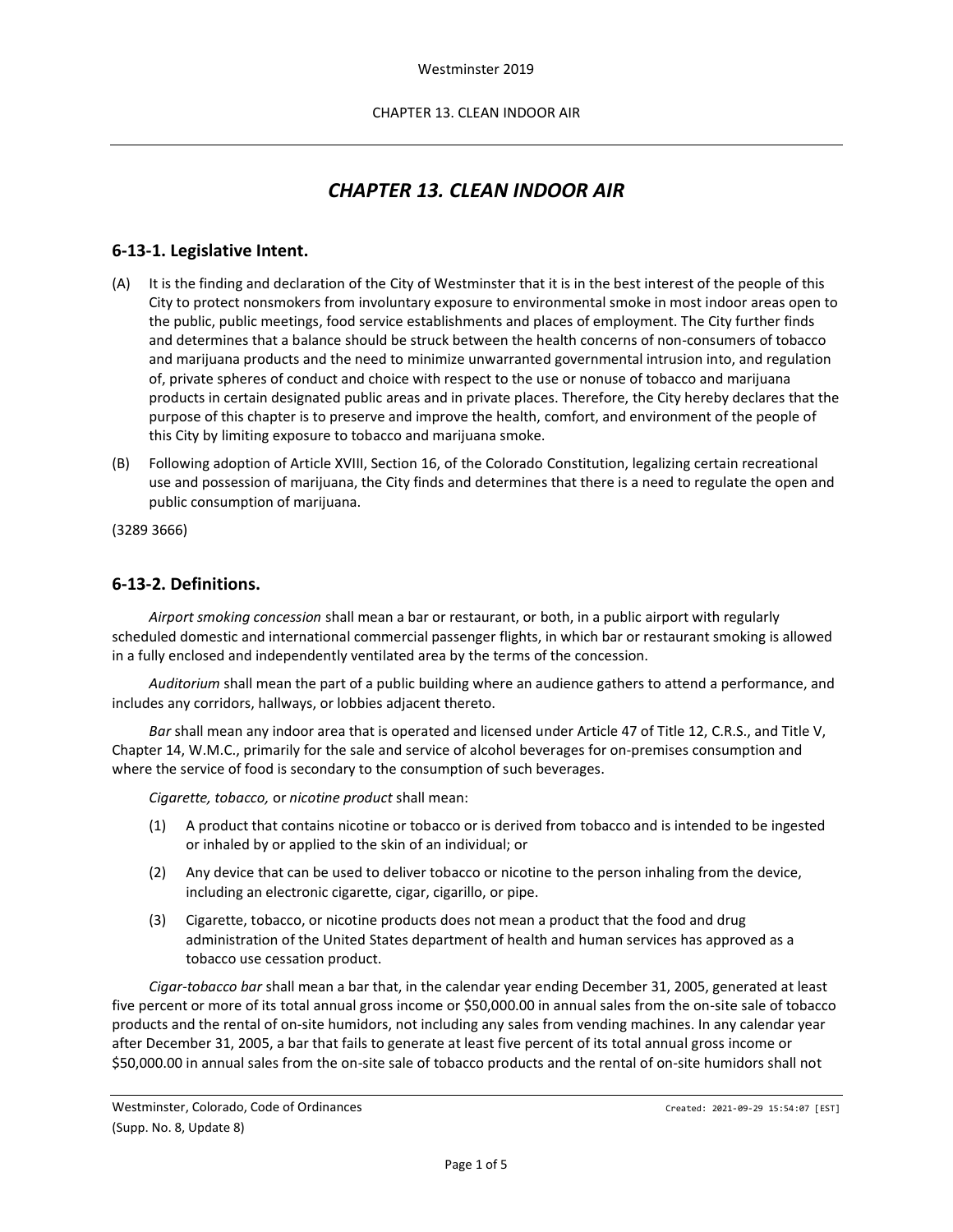be defined as a "cigar-tobacco bar" and shall not thereafter be included in the definition, regardless of sales figures.

*Employee* shall mean any person who:

- (A) Performs any type of work for benefit of another in consideration of direct or indirect wages or profit; or
- (B) Provides uncompensated work or services to a business or nonprofit entity.

*Employee* shall include every person described above, regardless of whether such person is referred to as an employee, contractor, independent contractor, or volunteer or by any other designation or title.

*Employer* shall mean any person, partnership, association, corporation, or nonprofit entity that employs one or more persons. "Employer" includes, without limitation, the legislative, executive, and judicial branches of state government; any county, city and county, city, or town, or instrumentality thereof, or any other political subdivision of the state, special district, authority, commission, or agency; or any other separate corporate instrumentality or unit of state or local government.

*Entryway* shall mean the outside of the front or main doorway leading into a building or facility that is not exempted from this chapter under Section 6-13-4, W.M.C. "Entryway" also includes the area of public or private property within a specified radius outside of the doorway. The specified radius shall be 15 feet.

*Environmental smoke* or *secondhand smoke* shall mean the complex mixture formed from the escaping smoke of a burning tobacco or marijuana product, also known as "side stream smoke," and smoke exhaled by the smoker.

*Food service establishment* shall mean any indoor area or portion thereof in which the principal business is the sale of food for on-premises consumption. The term includes, without limitation, restaurants, cafeterias, coffee shops, diners, sandwich shops, and short-order cafes.

*Indoor area* shall mean any enclosed area or portion thereof. The opening of windows or doors, or the temporary removal of wall panels, does not convert an indoor area into an outdoor area.

*Local authority* shall mean a county, city and county, city, or town.

*Marijuana* or *marihuana* means all parts of the plant Cannabis Sativa L., as further defined in Title VI, Chapter 12, of this Code.

*Place of employment* shall mean any indoor area or portion thereof under the control of an employer in which employees of the employer perform services for, or on behalf of, the employer.

*Public building* shall mean any building owned or operated by: (1) The state, including the legislative, executive, and judicial branches of state government; (2) Any county, city and county, city, or town, or instrumentality thereof, or any other political subdivision of the state, a special district, an authority, a commission, or an agency; or (3) Any other separate corporate instrumentality or unit of state or local government.

*Public meeting* shall mean any meeting open to the public pursuant to Part 4 of Article 6 of Title 24, C.R.S., or any other law of this state.

*Smoke-free work area* shall mean an indoor area in a place of employment where smoking is prohibited under this chapter.

*Smoking* shall mean the burning of a lighted cigarette, cigar, pipe, or any other matter or substance that contains tobacco or marijuana.

*Tobacco business* shall mean a sole proprietorship, corporation, partnership, or other enterprise engaged primarily in the sale, manufacture, or promotion of tobacco, tobacco products, or smoking devices or accessories,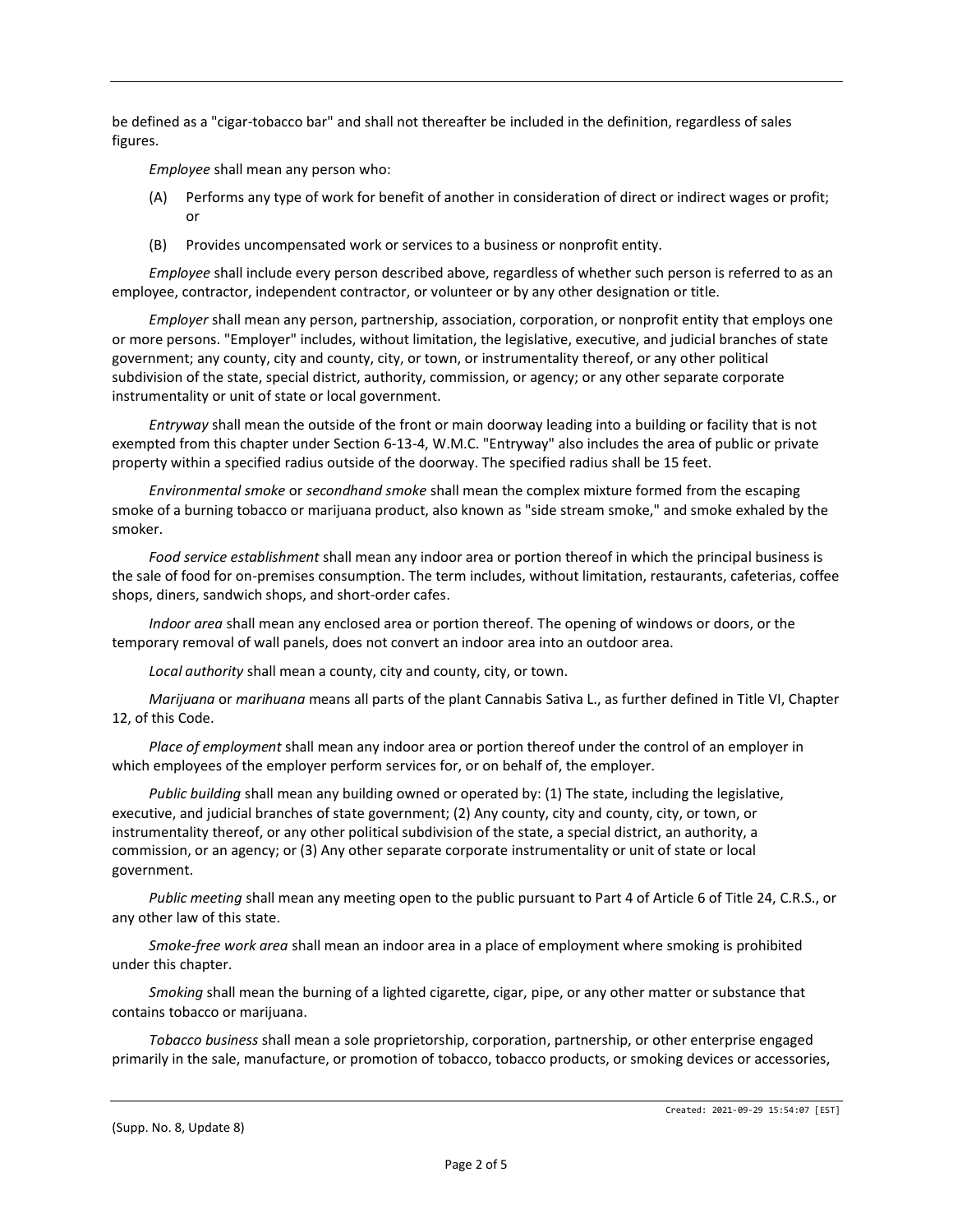either at wholesale or retail, and in which the sale, manufacture, or promotion of other products is merely incidental.

*Work area* shall mean an area in a place of employment where one or more employees are routinely assigned and perform services for or on behalf of their employer.

(3289 3666; Ord. No. 3977 , § 1, 3-25-2019)

#### **6-13-3. General Smoking Restrictions.**

- (A) Except as provided in Section 6-13-4, W.M.C., and in order to reduce the levels of exposure to environmental smoke, smoking shall not be permitted and no person shall smoke in any indoor area, including, but not limited to:
	- (1) Public meeting places;
	- (2) Elevators;
	- (3) Government-owned or -operated means of mass transportation, including, but not limited to, buses, vans, and trains;
	- (4) Taxicabs and limousines;
	- (5) Grocery stores;
	- (6) Gymnasiums;
	- (7) Jury waiting and deliberation rooms;
	- (8) Courtrooms;
	- (9) Child day care facilities;
	- (10) Health care facilities, including hospitals, health care clinics, doctor's offices, and other health care related facilities;
	- (11) (a) Any place of employment that is not exempted.
		- (b) In the case of employers who own facilities otherwise exempted from this chapter, each such employer shall provide a smoke-free work area for each employee requesting not to have to breathe environmental smoke. Every employee shall have a right to work in an area free of environmental smoke.
	- (12) Food service establishments;
	- (13) Bars;
	- (14) Limited gaming facilities and any other facilities in which any gaming or gambling activity is conducted;
	- (15) Indoor sports arenas;
	- (16) Restrooms, lobbies, hallways, and other common areas in public and private buildings, condominiums, and other multiple-unit residential facilities;
	- (17) Restrooms, lobbies, hallways, and other common areas in hotels and motels, and in at least 75 percent of the sleeping quarters within a hotel or motel that are rented to guests;
	- (18) Bowling alleys;
	- (19) Billiard or pool halls;
	- (20) Facilities in which games of chance are conducted;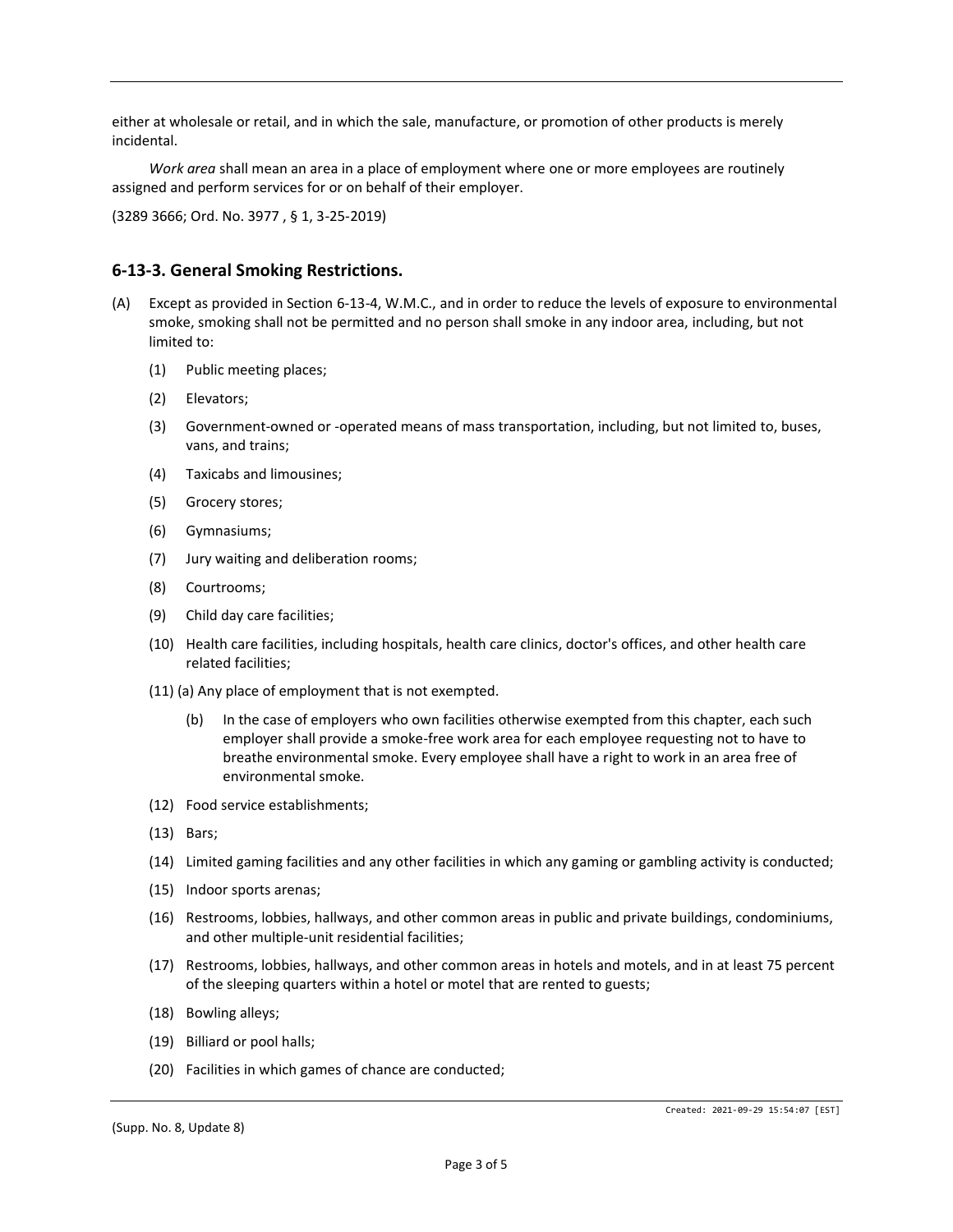- (21) The common areas of retirement facilities, publicly owned housing facilities, and nursing homes, not including any resident's private residential quarters;
- (22) Public buildings;
- (23) Auditoria;
- (24) Theaters;
- (25) Museums;
- (26) Libraries;
- (27) To the extent not otherwise provided in Section 25-14-103.5, C.R.S., public and nonpublic schools;
- (28) Other educational and vocational institutions; and
- (29) The entryways of all buildings and facilities listed in paragraphs (1) to (28) of this subsection (A).
- (B) A cigar-tobacco bar shall not expand its size or change its location from the size and location in which it existed as of December 31, 2005. A cigar-tobacco bar shall display signage in at least one conspicuous place and at least four inches by six inches in size stating: "Smoking allowed. Children under 18 years of age must be accompanied by a parent or guardian."

(3289 3666)

#### **6-13-4. Exceptions to Smoking Restrictions.**

- (A) This chapter shall not apply to prohibit marijuana or tobacco smoking in the following places; provided, however, that these exceptions shall not apply to allow marijuana smoking if such use has been prohibited by as permitted by Section 6-3-5(C)(5), W.M.C.:
	- (1) Private homes and private residences, except that smoking shall be prohibited if any such home or residence is being used for child care or day care;
	- (2) A hotel or motel room rented to one or more guests if the total percentage of such hotel or motel rooms in such hotel or motel does not exceed 25 percent.
- (B) This chapter shall apply to prohibit marijuana smoking in the following locations, but tobacco smoking may be conducted in the following places in compliance with Section 6-13-5, W.M.C., below:
	- (1) A private vehicle unless the private vehicle is being used for the public transportation of children or as part of health care or day care transportation;
	- (2) A place of employment that is not open to the public and that is under the control of an employer that employs three or fewer employees;
	- (3) A private, nonresidential building on a farm or ranch, as defined in Section 39-1-102, C.R.S., that has annual gross income of less than \$500,000.00;
	- (4) Limousines under private hire;
	- (5) Any retail tobacco business;
	- (6) A cigar-tobacco bar;
	- (7) An airport smoking concession;
	- (8) The outdoor area of any business; and
	- (9) The retail floor plan, as defined in Section 12-47.1-509, C.R.S., of a licensed casino.